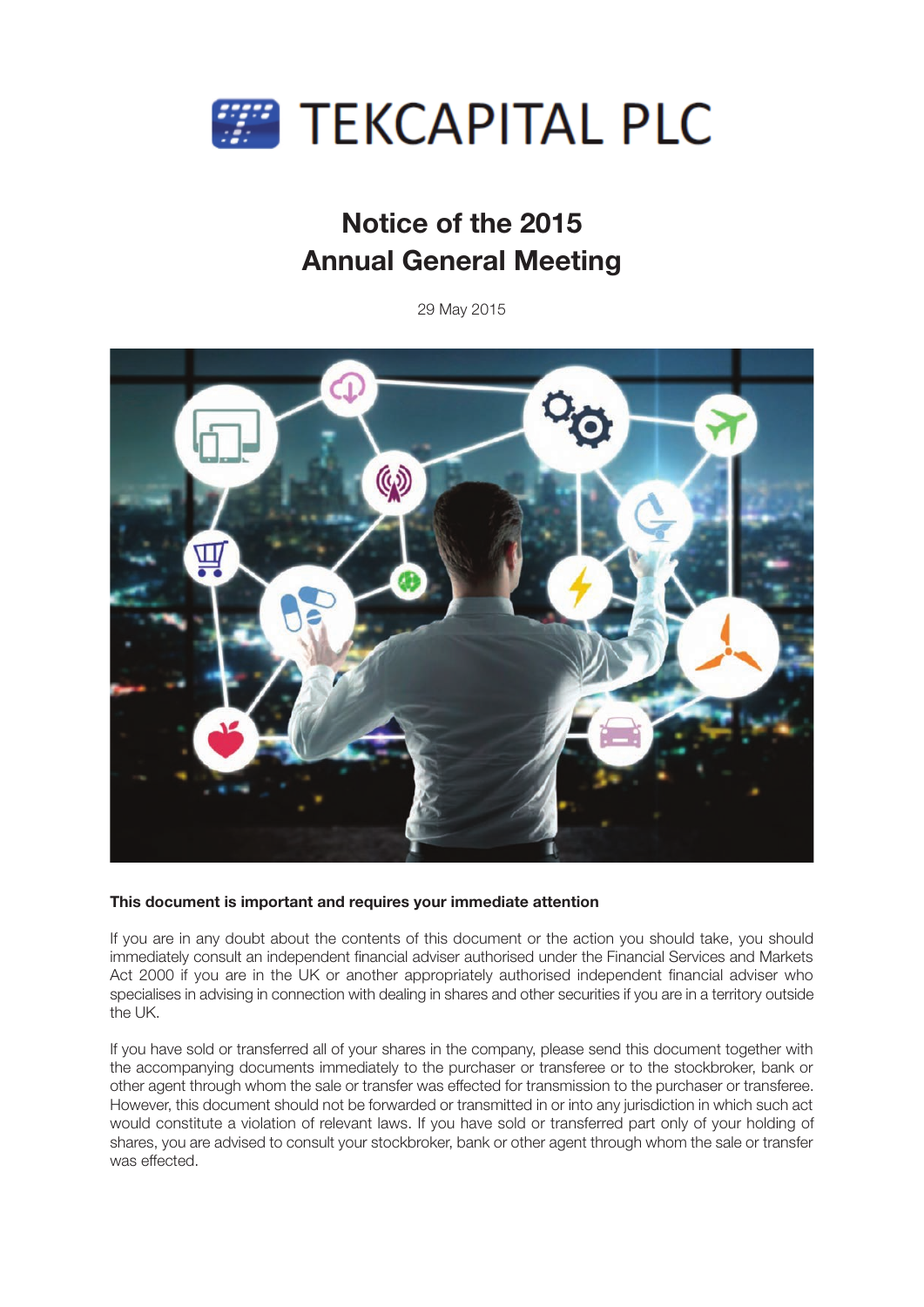

Registered in England and Wales No. 08873361 Registered Office: 5 Fleet Place, London EC4M 7RD

*Directors:*

Dr. Clifford Mark Gross *(Executive Chairman)* Maurice James Malcolm Groat *(Finance Director)* Prof. Baroness Susan Adele Greenfield CBE *(Non-Executive Director)* Robert William Payne *(Non-Executive Director)* Jeffrey Isaac Davidoff Lewis *(Non-Executive Director)* Carl Gustav Nisser *(Non-Executive Director)*

6 May 2015

Dear Shareholder,

# **Notice of Annual General Meeting**

We are pleased to be writing to you with details of the first Annual General Meeting ("**AGM**") of Tekcapital Plc (the "**Company**") which will be held at 5 Fleet Place, London EC4M 7RD on Friday 29 May 2015 at 11.00 a.m.

The formal notice of the AGM is set out on page 4 of this document.

The Company's annual accounts for the year ended 30 November 2014, together with the directors' report and auditor's report on these accounts ("**Annual Report and Accounts**") shall be circulated to shareholders before the date of the AGM. The Annual Report and Accounts will then be received, considered and adopted at a general meeting of the Company to be held in June, further details of such general meeting shall be provided in due course.

# **Explanation of the Resolutions**

Resolutions 1 to 5 are proposed as ordinary resolutions. This means that for each of those resolutions to be passed, more than half of the votes cast must be in favour of the resolution. Resolution 6 is proposed as a special resolution. This means that for this resolution to be passed, at least three quarters of the votes cast must be in favour of the resolution.

# *Resolutions 1 and 2: Re-election of directors*

Resolutions 1 to 2 deal with the re-election of directors, who shall retire as directors in accordance with the Articles of Association and, being eligible, offer themselves for re-election as directors of the Company. Biographical details for each of the directors are available online at tekcapital.com.

Mr Jeffrey Lewis will retire from office by rotation at the conclusion of the AGM and will not seek re-election.

# *Resolution 3 and 4: Re-appointment and remuneration of auditor*

Resolution 3 relates to the re-appointment of HW Fisher & Company as the Company's auditor to hold office until the next annual general meeting of the Company whilst resolution 4 will be proposed to authorise the directors to set the auditor's remuneration.

# *Resolution 5: Allotment of share capital*

Resolution 5 grants the directors general authority to allot ordinary shares in the capital of the Company or to grant rights to subscribe for, or to convert any security into, such shares in the Company up to an aggregate nominal amount of £69,357, representing approximately 50 per cent. of the Company's issued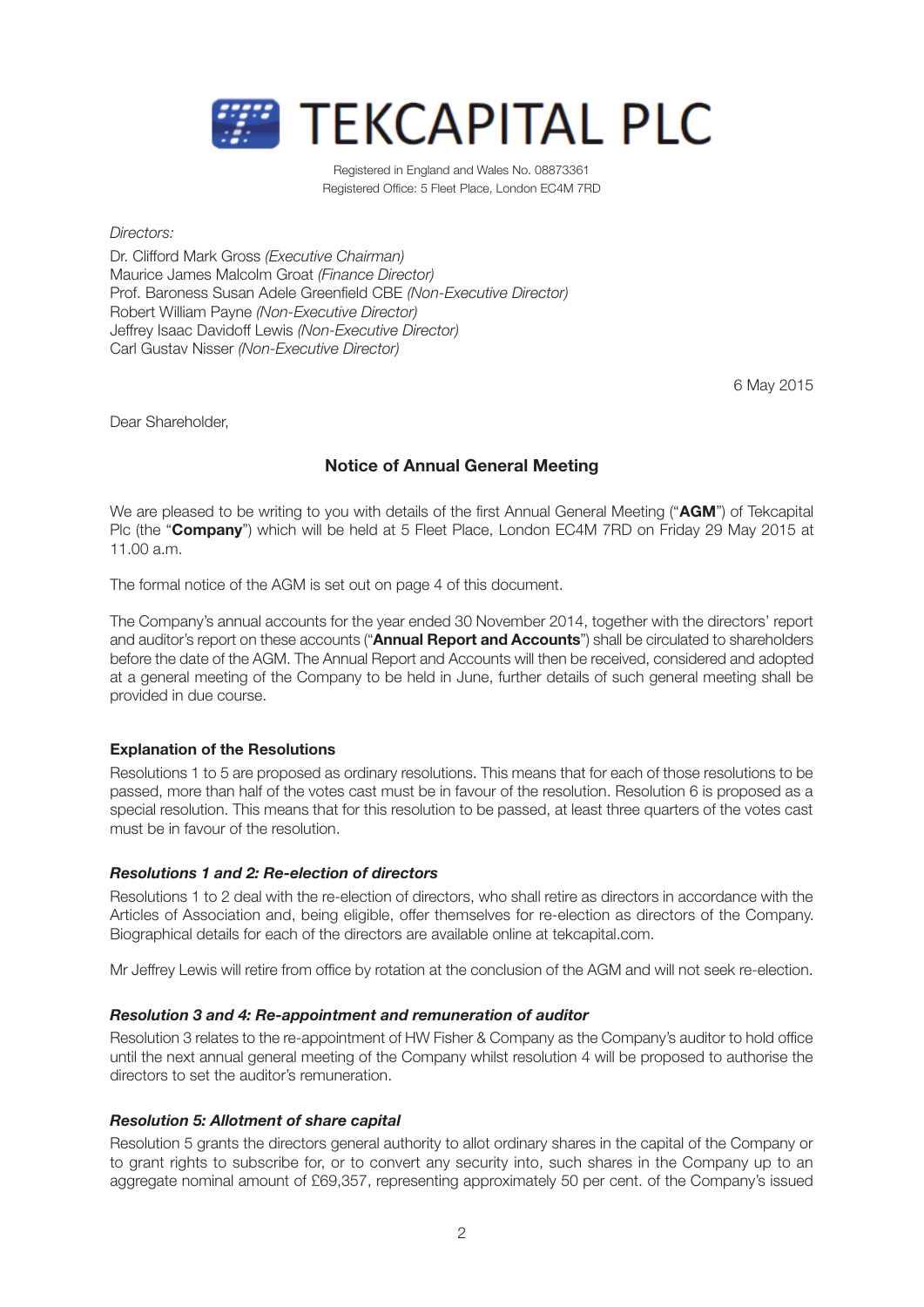ordinary share capital immediately following completion of the placing of new ordinary shares announced on 6 May 2015.

# *Resolution 6 – Disapplication of statutory pre-emption rights*

Section 561(1) of the Companies Act 2006 requires that on an allotment of new shares for cash, such shares must first be offered to existing shareholders in proportion to the number of shares that they each hold at that time. The directors believe that there may be circumstances when it is in the best interests of the Company to allot new ordinary shares either on an entirely non-pre-emptive basis or in a way that departs from the statutory requirements set out in the Companies Act 2006.

Accordingly, resolution 6 grants the directors general authority to allot equity securities and to sell treasury shares for cash (a) in connection with a rights issue (as defined in Article 5.5 of the Company's Articles of Association); and (b) otherwise than in connection with a rights issue, up to an aggregate nominal amount equal to £34,678, representing approximately 25 per cent. of the Company's issued ordinary share capital immediately following completion of the placing of new ordinary shares announced on 6 May 2015, as if section 561 of the Companies Act 2006 did not apply to any such allotment.

# **Form of Proxy**

A Form of Proxy for the AGM is also enclosed. Whether or not you intend to be present at the meeting, you are requested to complete and return the Form of Proxy in accordance with the instructions thereon so as to arrive as soon as possible at the offices of the Company's registrar, Computershare Investor Services plc, no later than 11.00 a.m. on Wednesday 27 May 2015.

The completion and return of a Form of Proxy will not preclude you from attending and voting in person at the AGM, if you so wish.

#### **Recommendation**

Your directors believe that the proposals set out in this letter are in the best interests of the Company and its shareholders as a whole and unanimously recommend that you vote in favour of all the resolutions proposed, as they intend to do in respect of their own holdings.

Yours sincerely

# **Dr. Clifford Mark Gross**

*Chairman* Tekcapital Plc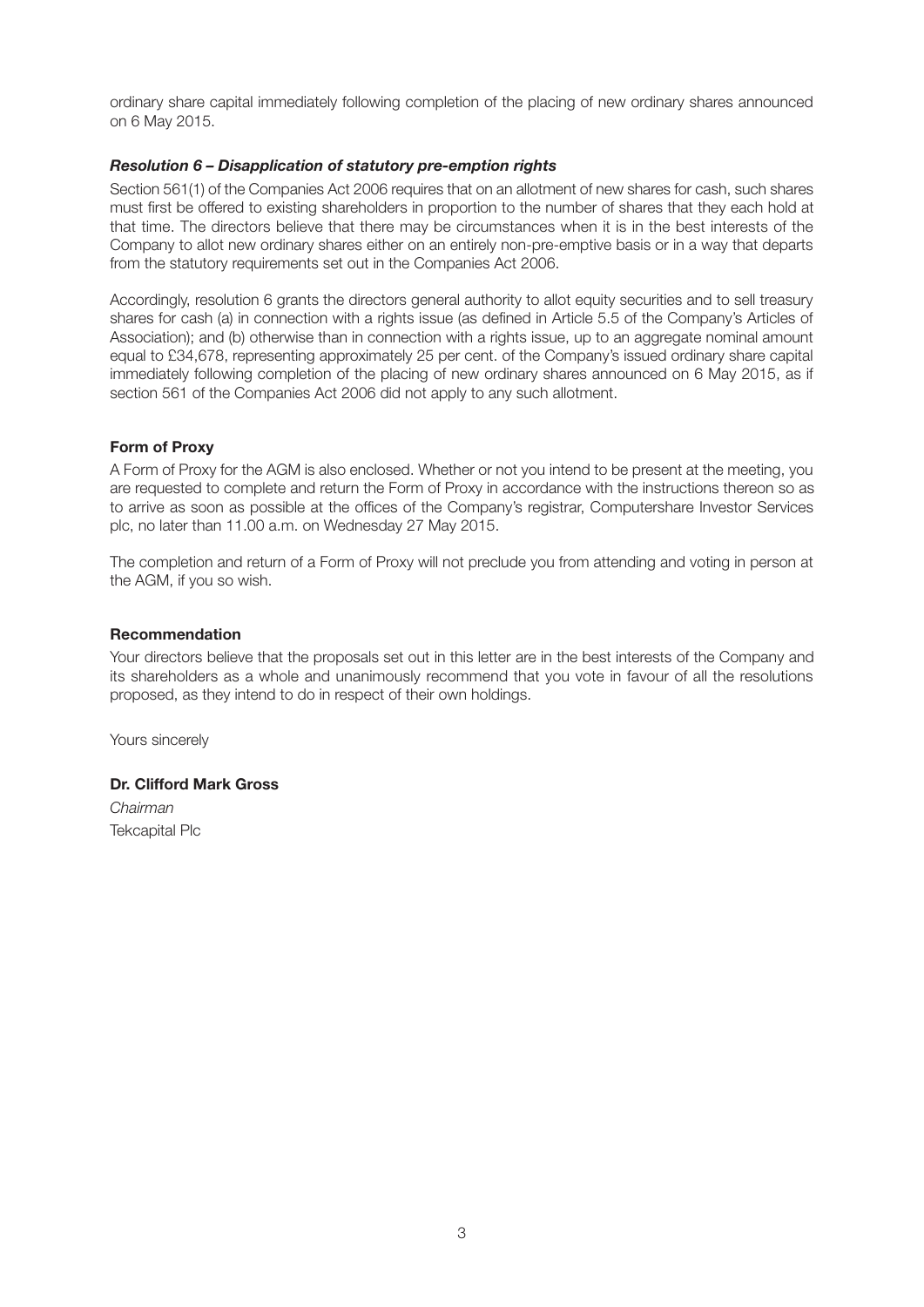# **Notice of the 2015 Annual General Meeting**

Notice is hereby given that the first Annual General Meeting ("**AGM**") of Tekcapital Plc (the "**Company**") will be held at 5 Fleet Place, London EC4M 7RD on Friday 29 May 2015 at 11.00 a.m. for the following purposes:

# **Ordinary Business**

- 1. To re-elect Dr Clifford Mark Gross as a director of the Company.
- 2. To re-elect Mr Maurice James Malcolm Groat as a director of the Company.
- 3. To re-appoint HW Fisher & Company as auditor of the Company until the conclusion of the next annual general meeting at which the accounts are laid.
- 4. To authorise the directors of the Company to set the auditor's remuneration.

# **Special Business**

To consider and, if thought fit, to pass the following resolutions which, in the case of resolution 5 will be proposed as an **ordinary resolution** and resolution 6 will be proposed as a **special resolution**:

- 5. THAT the authority and power conferred upon the directors to allot shares in the Company or to grant rights to subscribe for, or to covert any security into, shares in the Company in accordance with Article 5.2 of the Company's Articles of Association shall apply until the earlier of the conclusion of the Company's next AGM or the date falling 15 months from the date of the passing of this resolution and for that period the Section 551 Amount (as defined in Article 5.5) shall be £69,357 (approximately 50 per cent. of the Company's issued ordinary share capital immediately following completion of the placing of new ordinary shares announced on 6 May 2015). All previous authorities pursuant to Article 5.2 are revoked, subject to Article 5.4.
- 6. THAT, subject to the passing of resolution 5, the directors be and are conferred the authority and power to allot equity securities and to sell treasury shares in accordance with Article 5.3 of the Company's Articles of Association:
	- (a) in connection with a rights issue (as defined in Article 5.5); and
	- (b) otherwise than in connection with a rights issue, up to an aggregate nominal amount equal to £34,678 (approximately 25 per cent. of the Company's issued ordinary share capital immediately following completion of the placing of new ordinary shares announced on 6 May 2015).

The authority granted by this resolution 6 shall apply until the earlier of the conclusion of the Company's next AGM or the date falling 15 months from the date of the passing of this resolution. All previous authorities pursuant to Article 5.3 are revoked, subject to Article 5.4.

By order of the Board

# **Alexander Maxwell Hamilton Inglis**

*Company Secretary* 6 May 2015

**Tekcapital Plc** 5 Fleet Place, London EC4M 7RD Reg No. 08873361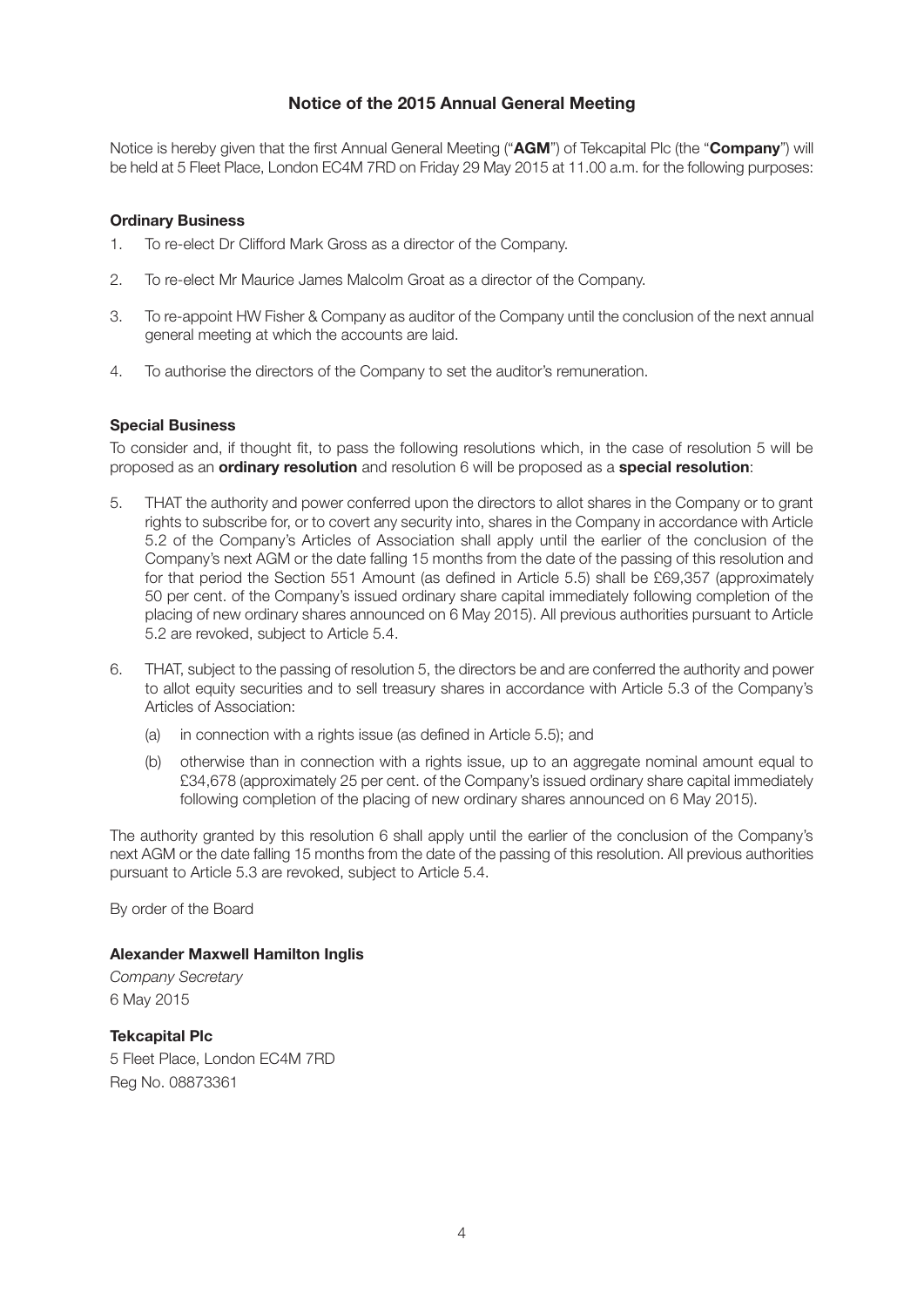#### **Notes**

#### **Entitlement to attend and vote**

1. Only those members registered on the Company's register of members at 6.00 p.m. on Wednesday 27 May 2015 shall be entitled to attend and vote at the AGM.

#### **Appointment of proxies**

- If you are a member of the Company at the time set out in note 1 above, you are entitled to appoint a proxy to exercise all or any of your rights to attend, speak and vote at the AGM and you should have received a Form of Proxy with this Notice of Meeting. You can only appoint a proxy using the procedures set out in these notes and the notes to the Form of Proxy.
- 3. A proxy does not need to be a member of the Company but must attend the AGM to represent you. Details of how to appoint the Chairman of the AGM or another person as your proxy using the Form of Proxy are set out in the notes to the Form of Proxy. If you wish your proxy to speak on your behalf at the AGM you will need to appoint your own choice of proxy (not the Chairman) and give your instructions directly to them.
- 4. You may appoint more than one proxy provided each proxy is appointed to exercise rights attached to different shares. You may not appoint more than one proxy to exercise rights attached to any one share. To appoint more than one proxy, please contact the registrar of the Company.
- 5. A vote withheld is not a vote in law, which means that the vote will not be counted in the calculation of votes for or against the resolution. If no voting indication is given, your proxy will vote or abstain from voting at his or her discretion. Your proxy will vote (or abstain from voting) as he or she thinks fit in relation to any other matter which is put before the AGM.

#### **Appointment of proxy using hard copy form of proxy**

- 6. The notes to the Form of Proxy explain how to direct your proxy how to vote on each resolution or withhold their vote.
- 7. To appoint a proxy using the Form of Proxy, the form must be:
	- (a) completed and signed;
	- (b) sent or delivered to Computershare Investor Services plc at The Pavilions, Bridgwater Road, Bristol, BS99 6ZY; and
	- (c) received by Computershare Investor Services plc no later than 11.00 a.m. on Wednesday 27 May 2015.
- 8. In the case of a member which is a company, the Form of Proxy must be executed under its common seal or signed on its behalf by an officer of the company or an attorney for the company.
- 9. Any power of attorney or any other authority under which the Form of Proxy is signed (or a duly certified copy of such power or authority) must be included with the Form of Proxy.

#### **Appointment of proxy by joint members**

10. In the case of joint holders, where more than one of the joint holders purports to appoint a proxy, only the appointment submitted by the most senior holder will be accepted. Seniority is determined by the order in which the names of the joint holders appear in the Company's register of members in respect of the joint holding (the first-named being the most senior).

#### **Changing proxy instructions**

- 11. To change your proxy instructions simply submit a new proxy appointment using the methods set out above. Note that the cut off time for receipt of proxy appointments (see above) also apply in relation to amended instructions; any amended proxy appointment received after the relevant cut-off time will be disregarded.
- 12. Where you have appointed a proxy using the hard-copy Form of Proxy and would like to change the instructions using another hard-copy Form of Proxy, please contact Computershare Investor Services plc at The Pavilions, Bridgwater Road, Bristol, BS99 6ZY.
- 13. If you submit more than one valid proxy appointment, the appointment received last before the latest time for the receipt of proxies will take precedence.

#### **Termination of proxy appointments**

- 14. In order to revoke a proxy instruction you will need to inform the Company by sending a signed hard copy notice clearly stating your intention to revoke your proxy appointment to Computershare Investor Services plc at The Pavilions, Bridgwater Road, Bristol, BS99 6ZY. In the case of a member which is a company, the revocation notice must be executed under its common seal or signed on its behalf by an officer of the company or an attorney for the company. Any power of attorney or any other authority under which the revocation notice is signed (or a duly certified copy of such power or authority) must be included with the revocation notice. The revocation notice must be received by Computershare Investor Services plc no later than 11.00 a.m. on 27 May 2015.
- 15. If you attempt to revoke your proxy appointment but the revocation is received after the time specified then, subject to the paragraph directly below, your proxy appointment will remain valid.
- 16. Appointment of a proxy does not preclude you from attending the AGM and voting in person. If you have appointed a proxy and attend the AGM in person, your proxy appointment will automatically be terminated.